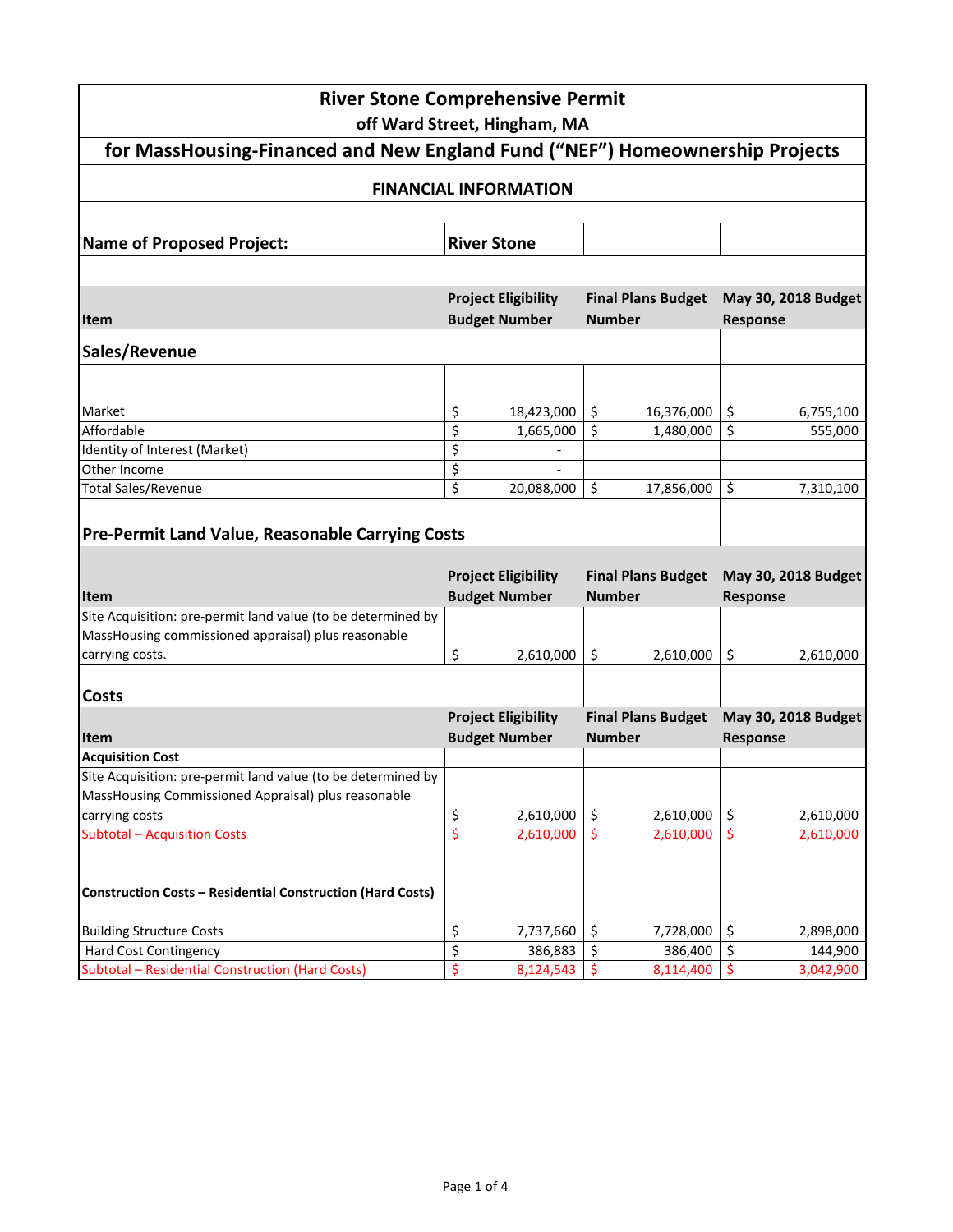| <b>River Stone Comprehensive Permit</b>                                                             |                                                    |           |                                            |           |                                        |           |  |
|-----------------------------------------------------------------------------------------------------|----------------------------------------------------|-----------|--------------------------------------------|-----------|----------------------------------------|-----------|--|
| off Ward Street, Hingham, MA                                                                        |                                                    |           |                                            |           |                                        |           |  |
| for MassHousing-Financed and New England Fund ("NEF") Homeownership Projects                        |                                                    |           |                                            |           |                                        |           |  |
| <b>FINANCIAL INFORMATION</b>                                                                        |                                                    |           |                                            |           |                                        |           |  |
| <b>Name of Proposed Project:</b>                                                                    | <b>River Stone</b>                                 |           |                                            |           |                                        |           |  |
|                                                                                                     |                                                    |           |                                            |           |                                        |           |  |
| <b>Item</b>                                                                                         | <b>Project Eligibility</b><br><b>Budget Number</b> |           | <b>Final Plans Budget</b><br><b>Number</b> |           | May 30, 2018 Budget<br><b>Response</b> |           |  |
|                                                                                                     |                                                    |           |                                            |           |                                        |           |  |
| <b>Construction Costs - Site Work (Hard Costs)</b>                                                  |                                                    |           |                                            |           |                                        |           |  |
| <b>Earth Work</b>                                                                                   | \$                                                 | 869,400   | \$                                         | 782,460   | $\zeta$                                | 500,000   |  |
| Utilities: On Site                                                                                  | \$                                                 | 204,150   | \$                                         | 183,735   | \$                                     | 325,000   |  |
| Utilities: Off Site                                                                                 | \$                                                 |           | \$                                         | 50,000    | \$                                     | 50,000    |  |
| Roads and Walks                                                                                     | $\overline{\xi}$                                   | 731,850   | \$                                         | 914,813   | \$                                     | 1,402,775 |  |
| Site Improvement                                                                                    | \$                                                 | 85,000    | \$                                         | 76,500    | \$                                     | 42,500    |  |
| Lawns and Planting                                                                                  | \$                                                 | 86,940    | \$                                         | 91,287    | \$                                     | 113,022   |  |
| <b>Geotechnical Condition</b>                                                                       | \$                                                 |           | \$                                         |           | \$                                     |           |  |
| <b>Environmental Remediation</b>                                                                    | \$                                                 | 25,000    | \$                                         | 25,000    | \$                                     | 25,000    |  |
| Demolition                                                                                          | \$                                                 | 25,000    | \$                                         | 25,000    | \$                                     | 25,000    |  |
| Unusual Site Conditions/Other Site Work                                                             | \$                                                 | 250,000   | \$                                         | 250,000   | \$                                     | 200,000   |  |
| Subtotal - Site Work (Hard Costs)                                                                   | \$                                                 | 2,277,340 |                                            | 2,398,795 | \$                                     | 2,683,297 |  |
| <b>Construction Costs - General Conditions, Builders</b><br><b>Overhead and Profit (Hard Costs)</b> |                                                    |           |                                            |           |                                        |           |  |
| <b>General Conditions</b>                                                                           | \$                                                 | 521,640   | \$                                         | 525,660   | \$                                     | 286,310   |  |
| <b>Builder's Overhead</b>                                                                           | \$                                                 | 173,880   | \$                                         | 175,570   | \$                                     | 95,627    |  |
| <b>Builder's Profit</b>                                                                             | $\overline{\xi}$                                   | 521,640   | \$                                         | 525,660   | \$                                     | 286,310   |  |
| Subtotal - General Conditions Builder's Overhead and Profit                                         |                                                    |           |                                            |           |                                        |           |  |
| (Hard Costs)                                                                                        | \$                                                 | 1,217,160 | \$                                         | 1,226,890 | \$                                     | 668,247   |  |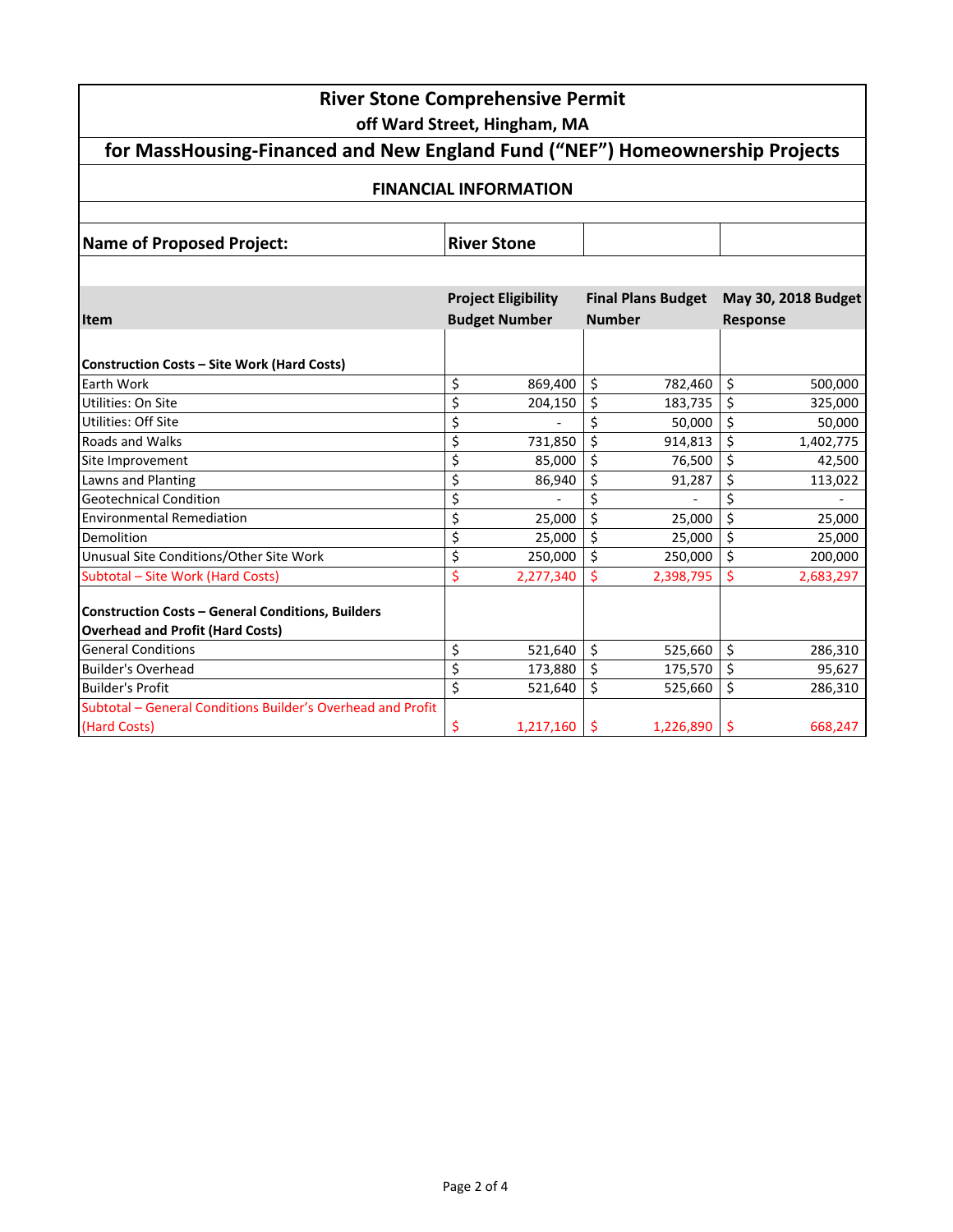| <b>River Stone Comprehensive Permit</b><br>off Ward Street, Hingham, MA      |                    |                            |               |                           |         |                              |  |  |
|------------------------------------------------------------------------------|--------------------|----------------------------|---------------|---------------------------|---------|------------------------------|--|--|
| for MassHousing-Financed and New England Fund ("NEF") Homeownership Projects |                    |                            |               |                           |         |                              |  |  |
| <b>FINANCIAL INFORMATION</b>                                                 |                    |                            |               |                           |         |                              |  |  |
|                                                                              |                    |                            |               |                           |         |                              |  |  |
| <b>Name of Proposed Project:</b>                                             | <b>River Stone</b> |                            |               |                           |         |                              |  |  |
|                                                                              |                    |                            |               |                           |         |                              |  |  |
|                                                                              |                    | <b>Project Eligibility</b> |               | <b>Final Plans Budget</b> |         | May 30, 2018 Budget          |  |  |
| <b>Item</b>                                                                  |                    | <b>Budget Number</b>       | <b>Number</b> |                           |         | <b>Response</b>              |  |  |
|                                                                              |                    |                            |               |                           |         |                              |  |  |
| <b>General Development Costs (Soft Costs)</b>                                |                    |                            |               |                           |         |                              |  |  |
| Appraisal and Marketing Study                                                | \$                 | 25,000                     | \$            | 25,000                    | $\zeta$ | 25,000                       |  |  |
| (not 40B "as is" appraisal)                                                  |                    |                            |               |                           |         |                              |  |  |
| Lottery                                                                      | \$                 |                            | \$            |                           | \$      |                              |  |  |
| Commissions/Advertising-Affordable                                           | \$                 | 83,250                     | \$            | 74,000                    | \$      | 27,750                       |  |  |
| Commissions/Advertising-Market                                               | \$                 | 921,150                    | \$            | 818,800                   | \$      | 337,755                      |  |  |
| Model Unit                                                                   | \$                 | 25,000                     | \$            | 25,000                    | \$      | 25,000                       |  |  |
| Closing Costs (unit sales)                                                   | \$                 | 27,000                     | \$            | 24,000                    | \$      | 9,000                        |  |  |
| Real Estate Taxes (during contruction)                                       | \$                 | 125,000                    | \$            | 125,000                   | \$      | 125,000                      |  |  |
| Utility Usage (during construction)                                          | \$                 |                            | \$            |                           | \$      | 10,000                       |  |  |
| Insurance (during construction)                                              | \$                 | 148,000                    | \$            | 148,000                   | \$      | 148,000                      |  |  |
| Security (during construction)                                               | \$                 |                            | \$            |                           | \$      |                              |  |  |
| Inspecting Engineer                                                          | \$                 | 35,000                     | \$            | 35,000                    | \$      | 50,000                       |  |  |
| Fees to Others                                                               | \$                 |                            | \$            |                           | \$      |                              |  |  |
| <b>Construction Loan Interest</b>                                            | \$                 | 632,400                    | \$            | 637,810                   | \$      | 405,154                      |  |  |
| <b>Fees to Construction Lender</b>                                           | \$                 |                            | \$            |                           | \$      |                              |  |  |
| Architectural                                                                | \$                 | 72,000                     | $\zeta$       | 64,800                    | \$      | 50,000                       |  |  |
| Engineering                                                                  | \$                 | 136,500                    | \$            | 150,000                   | \$      | 150,000                      |  |  |
| Survey, Permits, etc.                                                        | \$                 | 198,000                    | \$            | 178,200                   | \$      | 125,000                      |  |  |
| Clerk of the Works                                                           | \$                 |                            |               |                           |         |                              |  |  |
| <b>Construction Manager</b>                                                  | \$                 | $\overline{a}$             | \$            | 200,000                   | \$      | 200,000                      |  |  |
| Bond Premiums (Payment/Performance/Lien Bond)                                | \$                 | $\overline{\phantom{a}}$   |               |                           |         |                              |  |  |
| Legal                                                                        | \$                 | 95,000                     | \$            | 95,000                    | \$      | 150,000                      |  |  |
| Title (including title insurance) and Recording                              | \$                 | 91,601                     | Ŝ.            | 81,423                    | Ś.      | 30,534                       |  |  |
| Accounting and Cost Certification (incl. 40B)                                | \$                 | 45,000                     | \$            | 45,000                    | \$      | 45,000                       |  |  |
| Relocation                                                                   | \$                 |                            |               | 0                         |         | 0                            |  |  |
| 40B Site Approval Processing Fee                                             | \$                 | 2,500                      | \$            | 2,500                     | \$      | 2,500                        |  |  |
| 40B Technical Assistance/Mediation Fund Fee                                  | \$                 | 3,580                      | \$            | 3,580                     | \$      | 3,580                        |  |  |
| 40B Land Appraisal Cost (as-is value)                                        | \$                 | 4,500                      | \$            | 4,500                     | \$      | 4,500                        |  |  |
| 40B Final Approval Processing Fee                                            | \$                 | 5,000                      | \$            | 5,000                     | \$      | 5,000                        |  |  |
| 40B Subsidizing Agency Cost Certification Examination Fee                    | \$                 | 2,500                      | \$            | 2,500                     | \$      | 2,500                        |  |  |
| 40B Monitoring Agent Fees                                                    | $\overline{\xi}$   | 8,500                      | $\zeta$       | 8,500                     | \$      | 8,500                        |  |  |
| 40B Surety Fees                                                              | \$                 | 50,000                     | \$            | 50,000                    | \$      | 50,000                       |  |  |
| <b>Other Financing Fees</b>                                                  | \$                 |                            | \$            |                           | \$      |                              |  |  |
| <b>Development Consultant</b>                                                | \$                 |                            | \$            |                           | \$      | $\qquad \qquad \blacksquare$ |  |  |
| Other Consultants (describe)                                                 | \$                 |                            | \$            |                           | \$      |                              |  |  |
| Other Consultants (describe)                                                 | \$                 |                            | \$            |                           | \$      |                              |  |  |
| Soft Cost Contingency                                                        | \$                 | 136,824                    | \$            | 140,181                   | \$      | 99,489                       |  |  |
| Other General Development (Soft) Costs                                       | \$                 |                            | Ś.            |                           | \$      |                              |  |  |
| Subtotal - General Development Costs (Soft Costs)                            | \$                 | 2,873,305                  | Ŝ             | 2,943,794                 | \$      | 2,089,261                    |  |  |